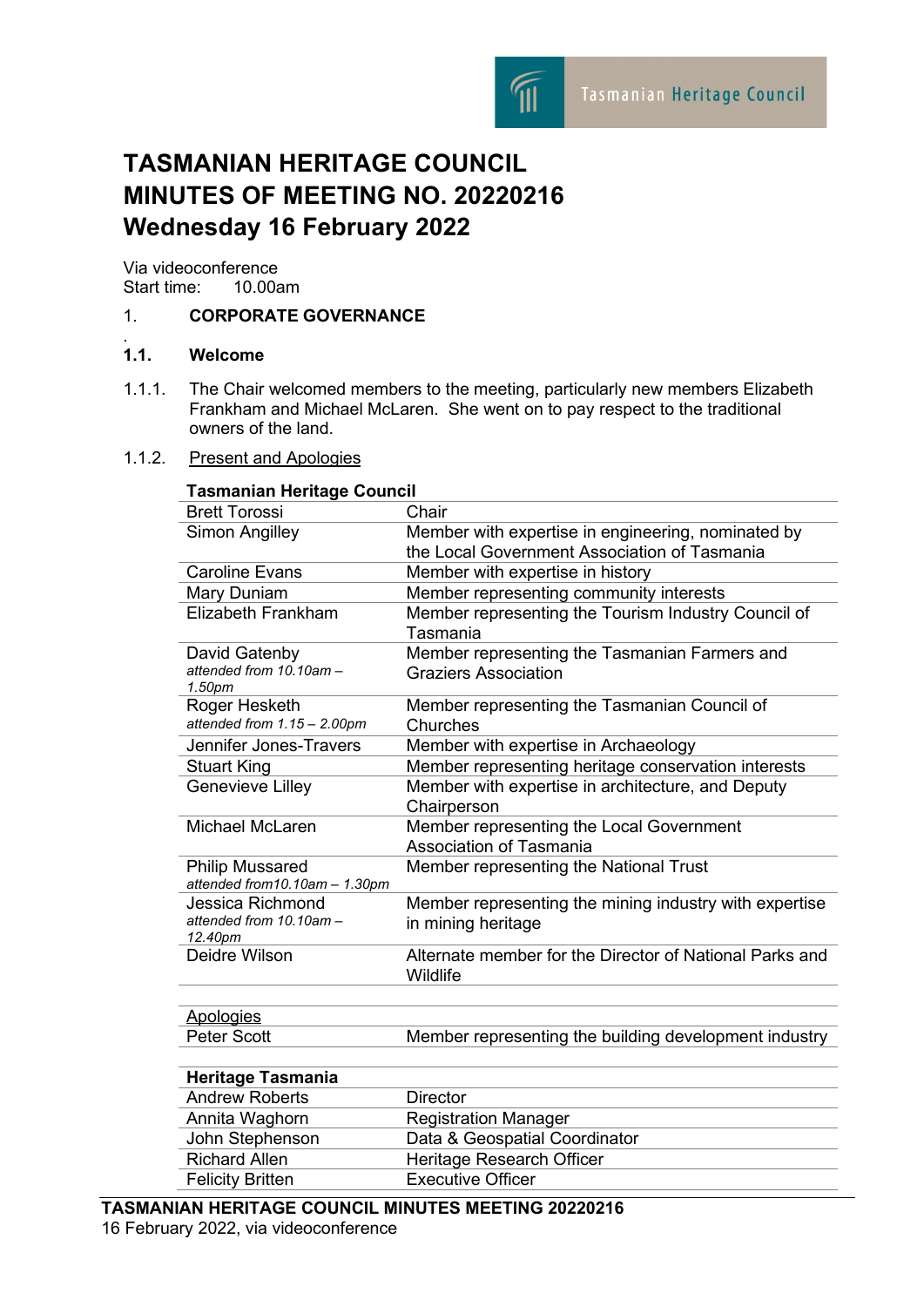#### 1.1.3. Declarations of Interest

- David Gatenby advised that he is no longer a member of the Forest Practices Board and requested that the Register of Interests be updated to reflect that.
- Philip Mussared provided details on several amendments to his entry in the Register of Interests, which will be updated accordingly.
- Jessica Richmond advised that her company has pitched for some outsourced roles around the New Bridgewater Bridge Major Project. It was agreed that no conflict currently exists, however if contracts are awarded at any point in the future, Jessica would manage any interests appropriately.
- 1.1.4. Review of agenda and noting of 'asterisked' items **Move:** Mary Duniam **Second:** Genevieve Lilley

**20220216/1** *Resolved*:

#### **That the Tasmanian Heritage Council:**

NOTE those items from the agenda marked with an asterisk:

- 1.1.5 Register of Interests
- 1.2.2 THC Action Sheet
- 1.4.1 Heritage Tasmania Report to 31 January 2022
- 1.5.1 THC Finance Report to 31 January 2022
- 1.5.2 THC Work Plan (2021-22)
- 1.5.3 THC Contact List
- 1.5.4 Endorsed minutes of Archaeological Advisory Panel meeting 1 (11 November 2021) and 2 (22 November 2021)
- 1.5.5 Finalised Council Charter
- 1.5.6 Historic Heritage Ecosystem Review Project– introductory letter

#### 1.1.5. Register of Interests

See item 1.1.4 above.

1.1.6. Work Health and Safety

The meeting was referred to the finalised Council Charter document provided for noting at item 1.5.5, which provides advice on WHS and liability issues for THC members.

**Move:** Peter Scott **Second:** Caroline Evans **20211207/2** *Resolved*:

**That the Tasmanian Heritage Council:**

Note the update on COVID preparedness and the intention to clarify future requirements for Heritage Council members.

#### 1.1.7. Round Table – brief updates

Members introduced themselves and provided an update on recent activities.

- David Gatenby advised that he has been in conversation with the Department of Natural Resources and Environment Tasmania (NRE Tas) and the local Campbell Town community in relation to the process for formally changing the name of the Isis River to its original name of Penny Royal Creek. He noted that full community support for the change would be needed.
- Stuart King has been busy preparing for delivery of courses for the summer term and Semester 1 at the University of Melbourne.
- Jennifer Jones-Travers advised that she has been continuing her work on the Central Coast Cultural Heritage Study, has completed an Aboriginal heritage survey on Bruny Island, and will also be monitoring the digging of a grave at St Luke's Church in Richmond.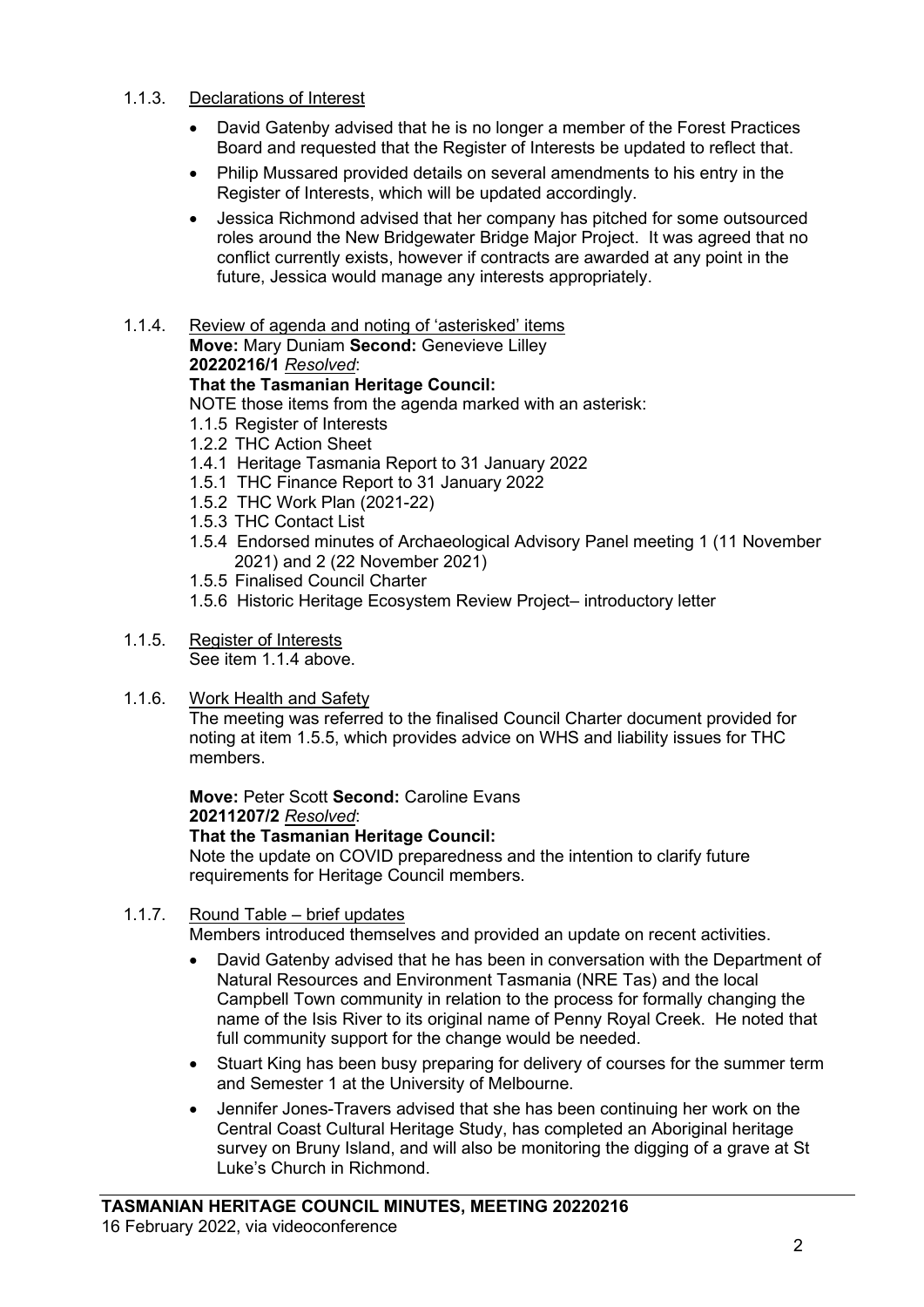• Caroline Evans informed the meeting that she has been involved with the planning for the new Professional Historians Association lecture series which begins in March. The lectures will be advertised via Eventbrite, and anyone interested in joining the mailing list can do so by contacting Caroline.

It was noted that Heritage Tasmania's *Heritage-News* bulletin is currently in abeyance due to staff shortages but will be used to promote the lecture series once back in production.

• Simon Angilley advised that the Forth public consultation session for the Central Coast Cultural Heritage Study had been well received by the local community, with much positive feedback received.

There was further discussion around a possible case study of the project to inform and encourage other local government authorities in the identification, protection and management of local heritage values.

- Jessica Richmond advised that she had been working on the introduction of environmental, social and governance (ESG) criteria into some large mining operations. She has also been working with University of Queensland startup, Envirometrics, which is developing AI technology for surveying that will improve the environmental performance of mining companies. Work has also been undertaken with local government authorities within the State around the development of carbon neutral strategies.
- Mary Duniam advised that in her role as Councillor and Deputy Mayor of Waratah-Wynyard Council, she would be proposing a motion for the coming Council meeting, that Council draft a local heritage register based on the findings of a previous heritage study and prepare a policy to support such a register. Following discussion of the varied approaches of local government authorities around the State in relation to local heritage values, it was agreed that consideration should be given to Heritage Tasmania liaising with the three regional local organisations.
- Philip Mussared advised that the National Trust has recently appointed a new Managing Director. Several National Trust representatives have also been interviewed as part of the current project aimed at understanding the historic heritage sector ecosystem in Tasmania.
- Deidre Wilson noted that NRE Tas has been busy with its strong COVID-19 response, the annual budget process, and preparations for the resumption of Parliament on 1 March 2022.
- Michael McLaren introduced himself and provided an overview of his experience with local government, moveable heritage, and the National Trust.
- Elizabeth Frankham introduced herself and provided an overview of her extensive experience in the arts and with various heritage properties.

# **1.2. Minutes, Agenda Review and Action Sheet**

- Draft Minutes of 7 December 2021 THC Meeting **Move:** David Gatenby **Second:** Jennifer Jones-Travers **20220216/3** *Resolved*: **That the Tasmanian Heritage Council:** Accept as a true and accurate record, the draft minutes of the 7 December 2021 meeting of the Tasmanian Heritage Council (meeting 20211207).
- 1.2.2. Tasmanian Heritage Council Action Sheet See 1.1.4 above.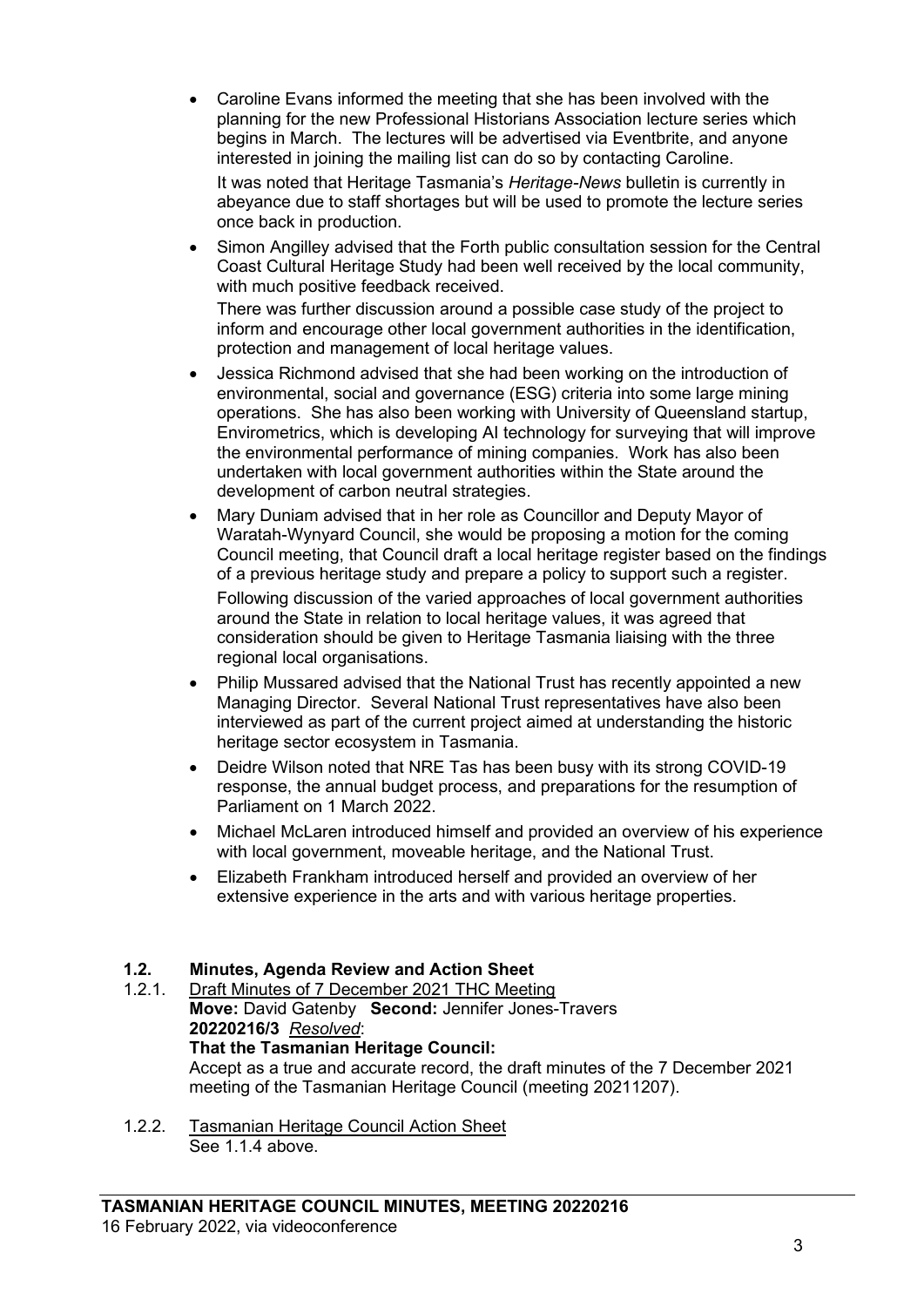#### **1.3. Chair's Report**

1.3.1. General Update from the Chair

The Chair advised that she had recently met with Stenning & Associates, consultants for the current Historic Heritage Sector Ecosystem Review Project. She noted that they are highly organised and engaged and suggested that they present on their early findings to a coming meeting of the Heritage Council, which would also provide a time-effective means for input from members.

The Chair noted that she was looking forward to the briefing that would be provided at agenda item 2.2.2. on the Publicly Accessible Heritage Register project, and the coming launch.

Recent fires at two Tasmanian Heritage Register (THR) listed properties in North Hobart and Whiteford were noted.

It was also noted that completion of a skills matrix for the Heritage Council, identified as a priority in the 2021 effectiveness appraisal, is still outstanding. Members agreed that this initiative should be pursued.

**Move:** Deidre Wilson **Second:** David Gatenby **20220216/4** *Resolved*: **That the Tasmanian Heritage Council:** Note the update provided by the Chair.

- **1.4 Director's Report**
- 1.4.1 Heritage Tasmania Report to 31 January 2022 See 1.1.4 above.

# **1.5 Matters for Noting**

- THC Finance Report See 1.1.4 above.
- 1.5.2 THC Work Plan (2020-21) See 1.1.4 above.
- 1.5.3 THC Contact List See 1.1.4 above.
- 1.5.4 Endorsed minutes of Archaeological Advisory Panel meetings See 1.1.4 above.
- 1.5.5 Finalised Council Charter See 1.1.4 above.
- 1.5.6 Historic Heritage Sector Ecosystem Review Project See 1.1.4 above.

# **1.6 Strategic and Policy Matters**

Tasmanian Heritage Council Instagram account and Social Media Strategy The meeting discussed various social media options for the Heritage Council **Move:** Genevieve Lilley **Second:** Jennifer Jones-Travers **20220216/5** *Resolved*: **That the Tasmanian Heritage Council:**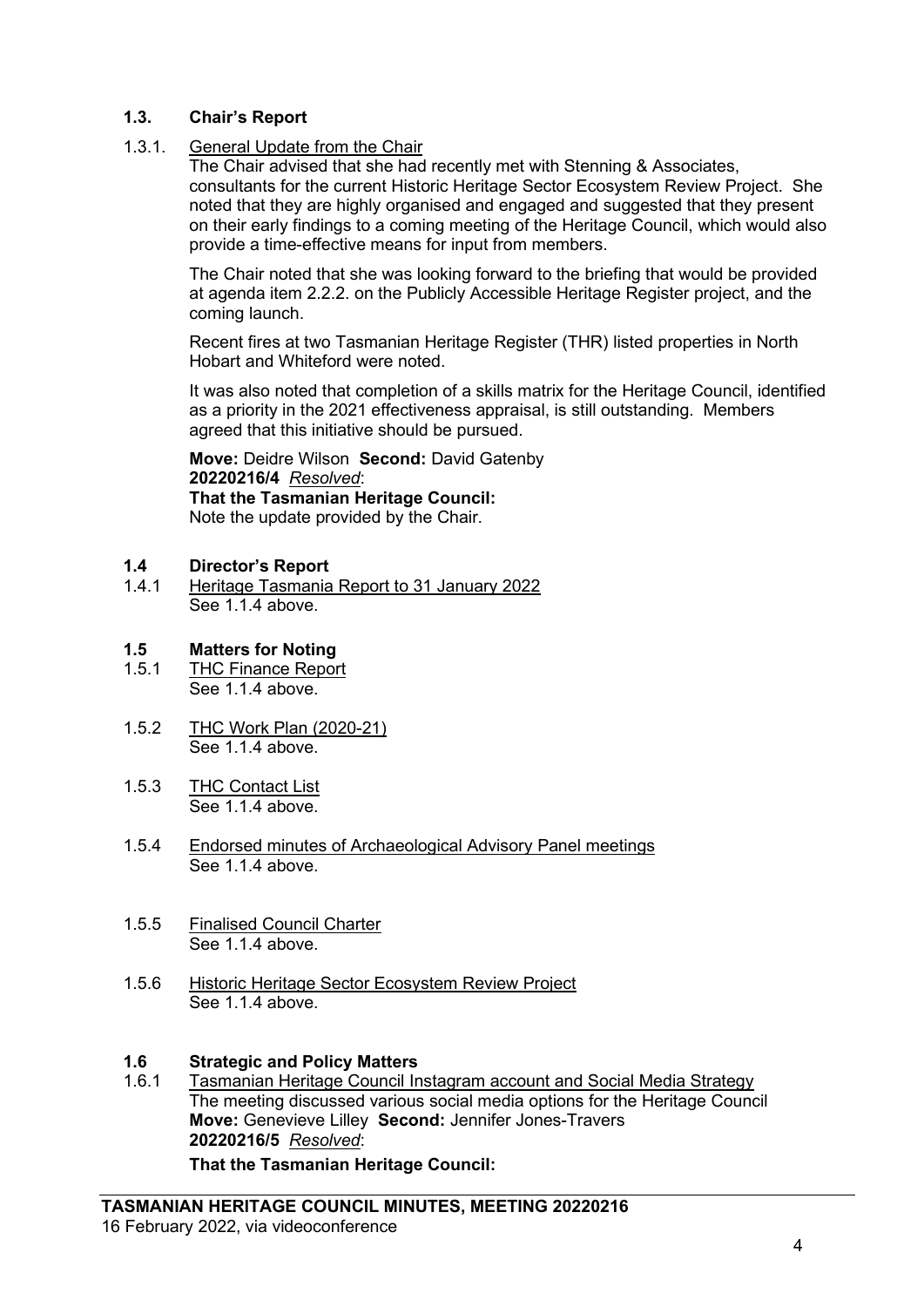- 1. ENDORSE the creation of an Instagram account; and
- 2. PROVIDE in-principle approval for the Social Media Strategy (Attachment 1); and
- 3. NOTE that the Strategy requires approval from the Department before an account may be created.

It was agreed that further consideration be given to the name of the account in discussion with NRE Tas as part of the approval process.

#### 1.6.2 Review of Committee Terms of Reference

It was noted that the Terms of Reference for both the Registration and Works Committees have been revised to reflect discussions at the December 2021 meeting of the Heritage Council.

**Move:** Philip Mussared **Second:** Caroline Evans **20220216/6** *Resolved*:

#### **That the Tasmanian Heritage Council:**

- 1. ENDORSE the draft revised Registration Committee Terms of Reference provided at Attachment 1; and
- 2. ENDORSE the draft revised Works Committee Terms of Reference provided at Attachment 2.

#### 1.6.3 Tasmanian Planning Scheme and Heritage Management

Andrew Roberts referred the meeting to the 'Tasmanian Planning Scheme and Heritage Management' summary developed by Heritage Tasmania for the information of members. He noted that early discussions have been had around a possible project to investigate means for increased identification and protection of local heritage values.

**Move:** Mary Duniam **Second:** Stuart King **20220216/7** *Resolved*:

#### **That the Tasmanian Heritage Council:**

Supports Heritage Tasmania scoping a project to investigate options for maximising the tools available to local government for the protection of heritage values.

#### **2. MATTERS FOR DECISION**

#### **2.1 Works Matters**

2.1.1 Nil

#### **2.2 Registration Matters**

2.2.1 Searchability Framework for the Tasmanian Heritage Register

Annita Waghorn provided an overview of the development of a searchability framework for the THR, aimed at providing enhanced searchability for the online THR, which is due to be launched in coming weeks.

**Move:** Mary Duniam **Second:** Genevieve Lilley **20220216/8** *Resolved*:

#### **That the Tasmanian Heritage Council:**

1. APPROVE the concept planning for the implementation of the searchability framework (Phase 2) for the Tasmanian Heritage Register as per Attachment 1, noting that this planning will continue to be refined; and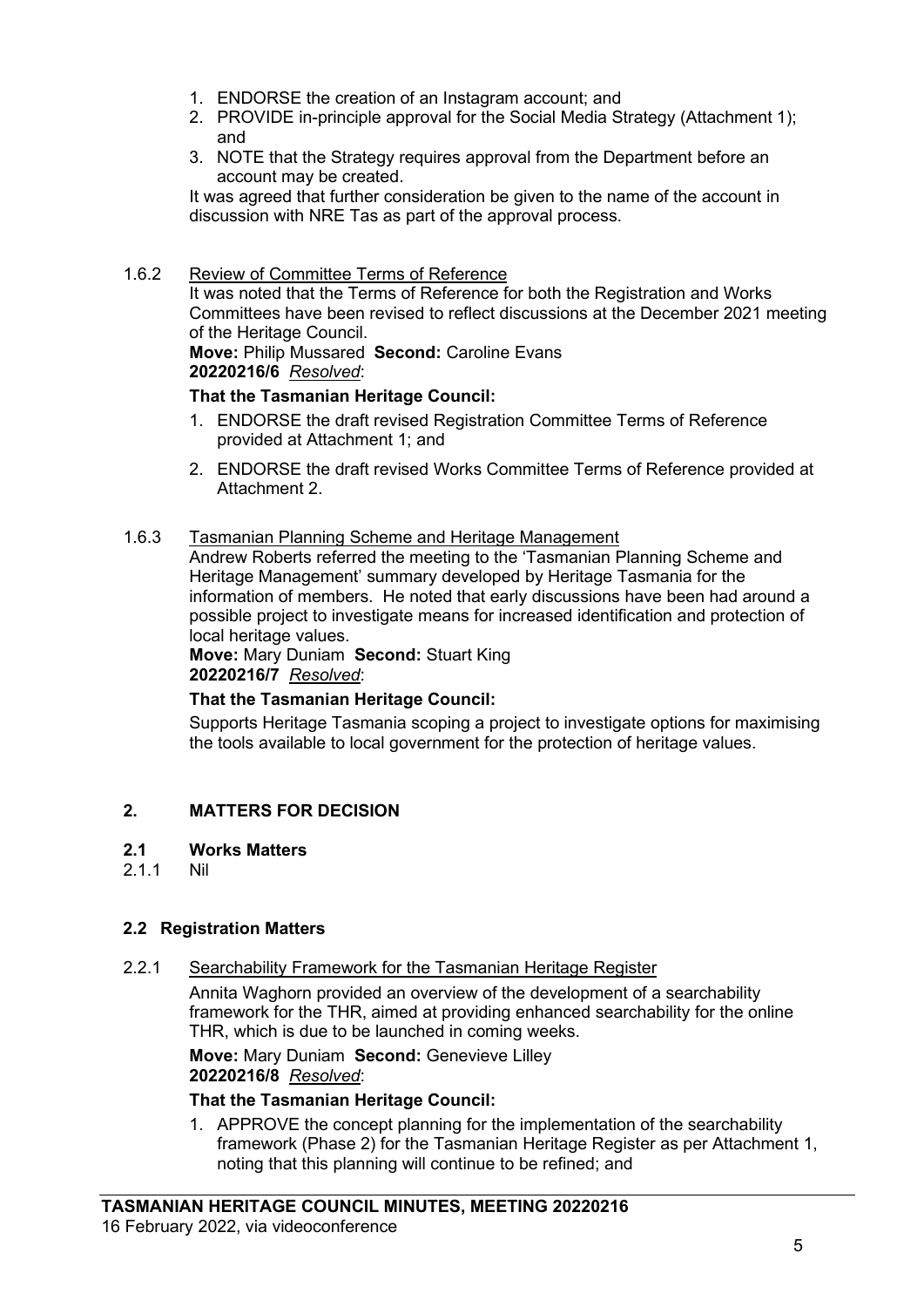2. NOTE that regular updates on the implementation of the Searchability Framework will be provided through the Heritage Tasmania report

The Chair expressed her thanks to the Heritage Tasmania team, and to Stuart King and the Registration Committee for their hard work on this project.

#### 2.2.2 Publicly Accessible Tasmanian Heritage Register Project – update and discussion paper

John Stephenson joined the meeting and provided an update on the project, noting that final tweaks are being made before the delivery of the 'Heritage Register Boundary' layers in Land Information System Tasmania (LIST) in coming weeks. John demonstrated to the meeting the operation of the layer for different areas in the State and various types of listed places.

Various aspects of the online THR were discussed including the new link from LIST to the datasheet for any THR listed place. It was noted that, as all THR datasheets are currently publicly available on request to Heritage Tasmania as required under the provisions of the *Historic Cultural Heritage Act 1995,* the information and images available for each place will remain unchanged.

Members agreed that a communications plan for the public release and next steps is required.

#### **Move:** Philip Mussared **Second:** Jennifer Jones-Travers **20220216/9** *Resolved*:

#### **That the Tasmanian Heritage Council:**

- 1. NOTE the discussion paper *Potential Issues associated with the release of datasheet photos and location information* (Attachment 1).
- 2. REQUEST the Archaeological Advisory Panel to consider the issues related to the public release of location information for sensitive archaeological places, and to advise the Heritage Council as to appropriate approaches.
- 3. AGREE that consistent with the principal that THR datasheets are publicly available documents, these will be provided via LIST with the current information included.
- 4. RECOMMEND that policy is developed to guide the response to collection and owner requests not to release location or datasheet information for sensitive places.

The Chair noted her sincere thanks to John, Annita, the registration team and Heritage Tasmania for the enormous amount of work that has been done to progress this work over many years.

The meeting broke for lunch from 12:40 – 1:00pm.

#### 2.2.3 Application to declare a Heritage Area – Early Colonial Timber Sites in Wellington Park

Annita Waghorn provided a briefing on this matter. It was agreed that Heritage Tasmania continue discussions with key stakeholders and encourage the completion of study to record and evaluate the sites. It was further agreed that assistance would be provided for the preparation of a brief for the study, and that Heritage Council members be provided with an opportunity to visit the site. **Move:** Genevieve Lilley **Second:** Simon Angilley

## **20220216/10** *Resolved*:

### **That the Tasmanian Heritage Council:**

1. NOTE the briefing provided on the status of the current applications to the Minister for Heritage to declare Early Colonial Timber sites in Wellington Park as a Heritage Area under s29, *Historic Cultural Heritage Act 1995*.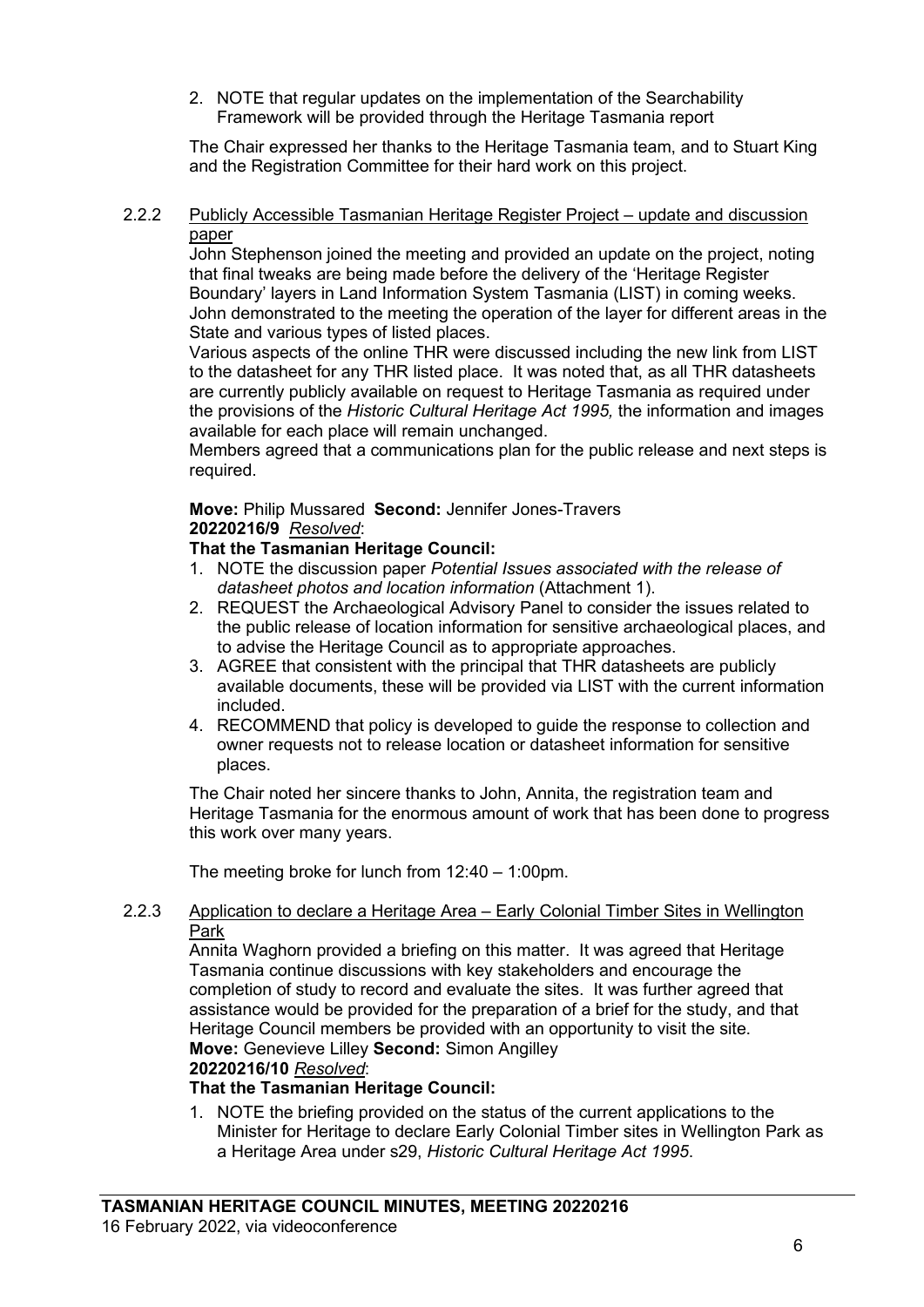- 2. PROVIDES ADVICE to the Minister for Heritage to defer the decision to declare the Heritage area, pending the outcome of further Heritage Tasmania discussions with City of Hobart and Wellington Park Management Trust, seeking a firm undertaking by all parties to progress a site study during 2022 and avoid any further works approvals until the study is undertaken.
- 2.2.4 Permanent entry to the THR St Albans Anglican Church and Cemetery, Koonya **Move:** Deidre Wilson **Second:** Mary Duniam **20220216/11** *Resolved*:

### **That the Tasmanian Heritage Council:**

- 1. APPROVE the permanent entry for St Alban's Anglican Church and Cemetery, 496 Nubeena Road, Koonya (THR#10517), as per the datasheet and the boundary plan in Attachment 2.
- 2.2.5 Permanent replacement entry to THR Victoria and Constitution Dock, Hobart **Move:** David Gatenby **Second:** Caroline Evans **20220216/12** *Resolved*: **That the Tasmanian Heritage Council:**
	- 1. APPROVE the permanent entry in the Heritage Register of a replacement entry for Victoria Dock and Constitution Dock (THR 12022), on parts of Lot 1 Franklin Wharf and 3 Argyle Street, Hobart, as per the datasheet and the boundary plan provided in Attachment 1.
	- 2. APPROVE the intention to remove Victoria Dock (THR 10182; Attachment 2) and Constitution Dock (incl. Bridge and Crane) (THR 10184; Attachment 3) from the Tasmanian Heritage Register, pursuant to s22 (1A) (c) of the *Historic Cultural Heritage Act 1995* on the basis that these entries are duplicated by the replacement entry for Victoria Dock and Constitution Dock (THR 12022), and subsequently writing to owners and planning authorities pursuant to s22(5) (a) and s22 (6)).
- 2.2.6 Permanent replacement entry to THR Crisp & Gunn offices and workshop, and Forestry Tasmania dome, Melville Street, Hobart **Move:** Mary Duniam **Second:** Genevieve Lilley **20220216/13** *Resolved*: **That the Tasmanian Heritage Council:**
	- 1. APPROVE the permanent entry in the Heritage Register of a replacement entry for Victoria Dock and Constitution Dock (THR 12022), on parts of Lot 1 Franklin Wharf and 3 Argyle Street, Hobart, as per the datasheet and the boundary plan provided in Attachment 1.
	- 2. APPROVE the intention to remove Victoria Dock (THR 10182; Attachment 2) and Constitution Dock (incl. Bridge and Crane) (THR 10184; Attachment 3) from the Tasmanian Heritage Register, pursuant to s22 (1A) (c) of the *Historic Cultural Heritage Act 1995* on the basis that these entries are duplicated by the replacement entry for Victoria Dock and Constitution Dock (THR 12022), and subsequently writing to owners and planning authorities pursuant to s22(5) (a) and s22 (6)).

It was agreed that Heritage Tasmania write to the representor advising them of the outcome and thank them for their level of engagement and input.

2.2.7 Permanent consolidated entry to the THR entry – Seabrook Cottages, Hobart **Move:** Caroline Evans **Second:** Jennifer Jones-Travers **20220216/14** *Resolved*: **That the Tasmanian Heritage Council:**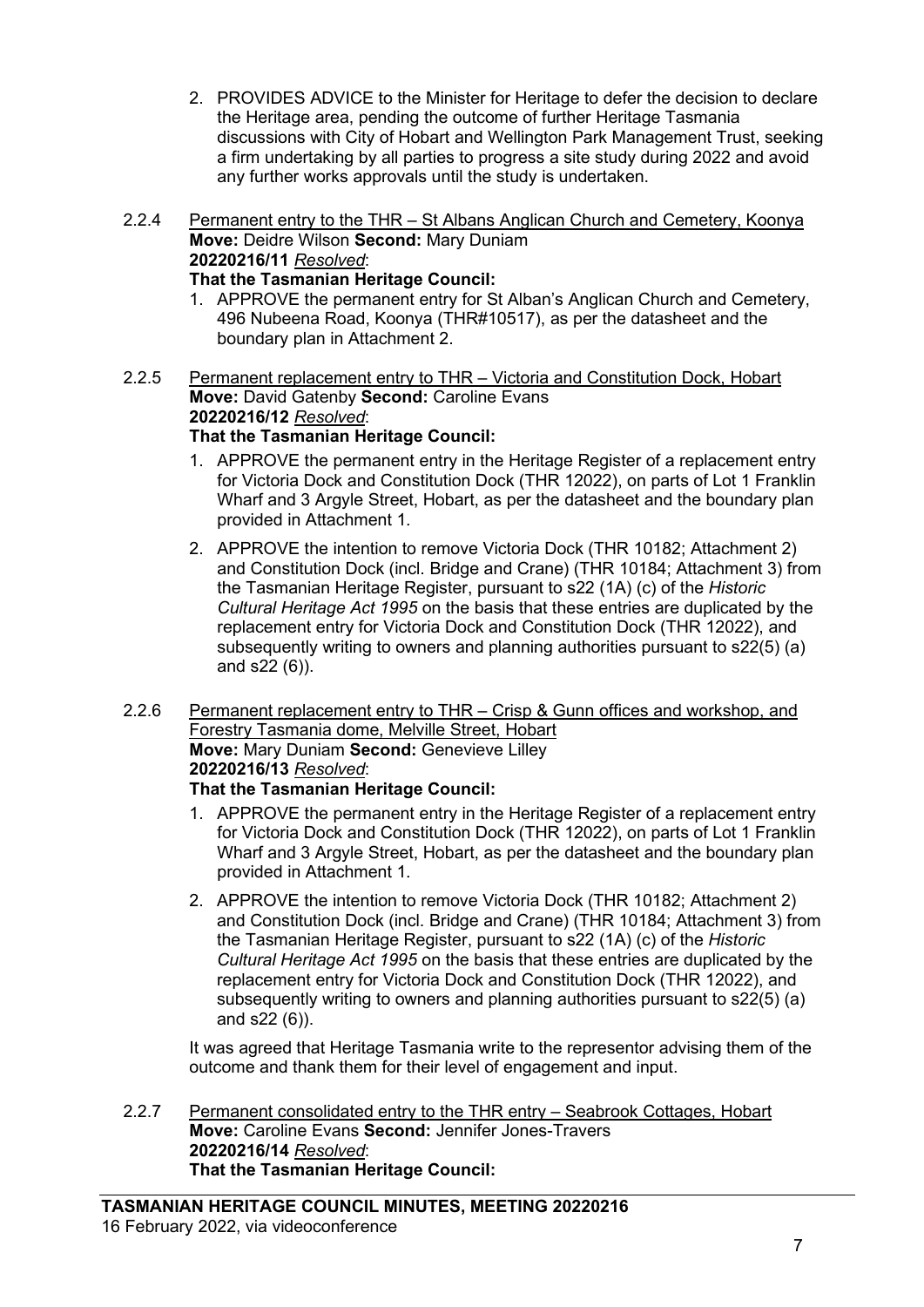- 1. APPROVE the permanent consolidated entry in the Heritage Register of a revised entry for Seabrook Cottages, 159-165 Harrington Street, Hobart (THR#12025) as per the datasheet and the boundary plan (Attachment 1).
- 2. APPROVE the intention to remove Seabrook Cottages (THR#2387) (Attachment 2) and Conjoined Cottage (THR#6078) (Attachment 3) from the Tasmanian Heritage Register, pursuant to s22 (1A) (c) of the *Historic Cultural Heritage Act 1995* on the basis that these entries are duplicated by the replacement entry for Seabrook Cottages (THR#12025) and subsequently writing to owners and planning authorities pursuant to s22(5) (a) and s22 (6)).

#### 2.2.8 Intention to remove THR entry – House, Huon Highway, Franklin (THR#3511) **Move:** Simon Angilley **Second:** Stuart King **20220216/15** *Resolved*: **That the Tasmanian Heritage Council:**

1. APPROVE the intention to remove the entry for House, Huon Highway, Franklin (THR#3511) from the Tasmanian Heritage Register, pursuant to s22(1A)(c) of the *Historic Cultural Heritage Act 1995*, and subsequently writing to owners and planning authorities and issuing public notices of this intention pursuant to s22(5)(a) and s22(6) on the basis that the entry is an invalid entry in the Register.

It was agreed that Heritage Tasmania would write to Huon Valley Council to provide the information obtained in researching this place, suggesting that they may like to consider the place's local heritage values.

2.2.9 Intention to remove THR entry – House, 3347 Huon Highway, Franklin (THR#3503) **Move:** Simon Angilley **Second:** Stuart King **20220216/16** *Resolved*:

### **That the Tasmanian Heritage Council:**

APPROVE the intention to remove the entry for House, Huon Highway, Franklin (THR#3503) from the Tasmanian Heritage Register, pursuant to s22(1A)(c) of the *Historic Cultural Heritage Act 1995*, and subsequently writing to owners and planning authorities and issuing public notices of this intention pursuant to s22(5)(a) and s22(6) on the basis that the entry is an invalid entry in the Register.

- 2.2.10 Removal of duplicate THR entry Cambria, Swansea<br>2.2.11 Removal of duplicate THR entry Rockwood, Antill Po
- Removal of duplicate THR entry Rockwood, Antill Ponds
- 2.2.12 Removal of duplicate THR entry St Thomas Anglican Church, Avoca **Move:** Simon Angilley **Second:** Stuart King **20220216/17** *Resolved*:

### **That the Tasmanian Heritage Council:**

- 1. APPROVE the removal of the entry for Cambria (THR1559), 713566 & 13569, and Lot 1, Tasman Highway, Swansea, from the Tasmanian Heritage Register, pursuant to s25 of the *Historic Cultural Heritage Act 1995*, and subsequently writing to owners and planning authorities of this decision pursuant to s26(a).
- 2. APPROVE the removal of the entry for Rockwood (THR5593), 7661 Midland Highway, Antill Ponds, from the Tasmanian Heritage Register, pursuant to s25 of the *Historic Cultural Heritage Act 1995*, and subsequently writing to owners and planning authorities of this decision pursuant to s26(a).
- 3. APPROVE the removal of the entry for St Thomas' Anglican Church, 9 Falmouth Street, Avoca (THR4880), from the Tasmanian Heritage Register, pursuant to s25 of the *Historic Cultural Heritage Act 1995*, and subsequently writing to owners and planning authorities of this decision pursuant to s26(a).